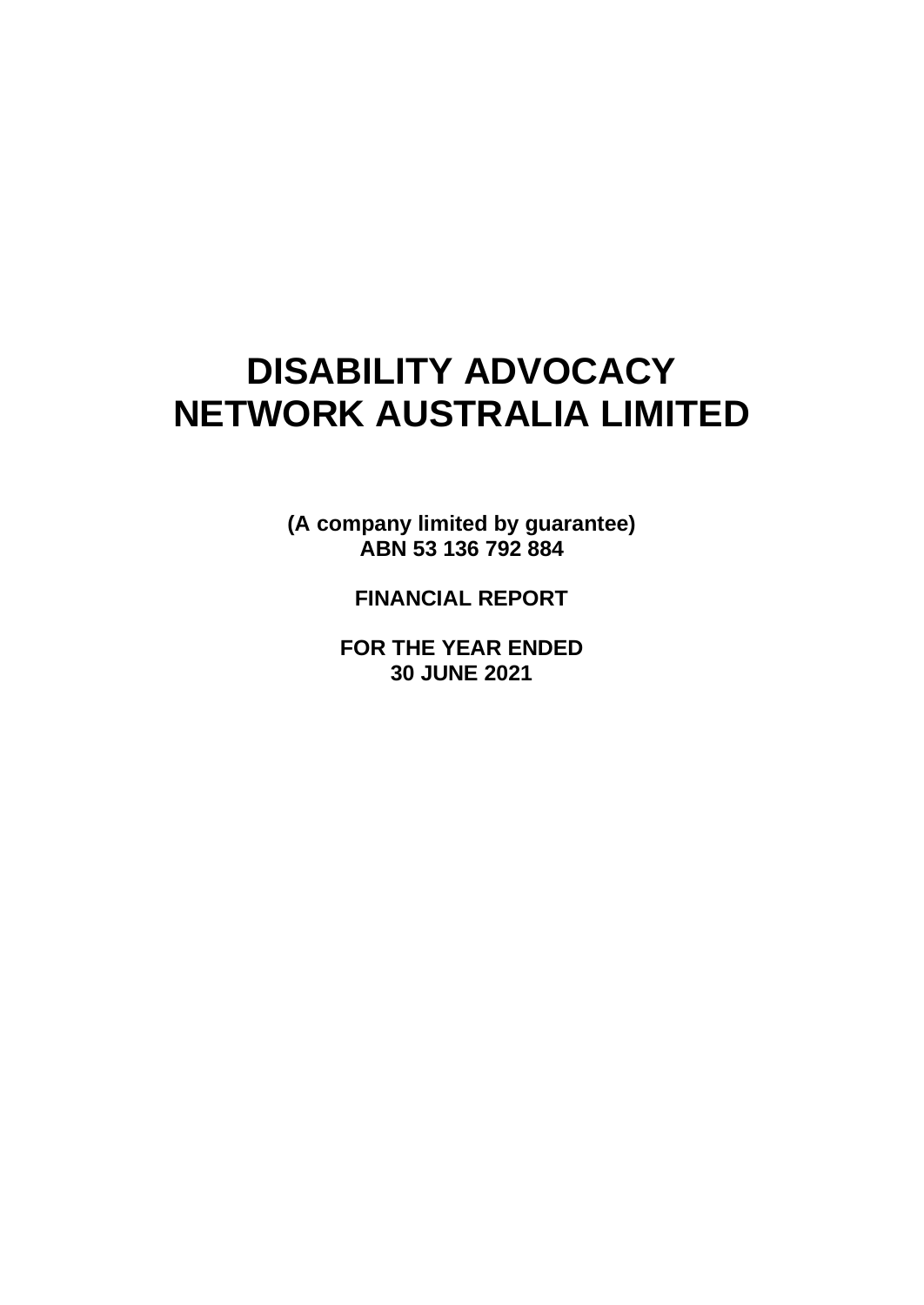# **BOARD OF DIRECTORS' REPORT**

Your Board of Directors present their report on the company for the financial year ended 30 June 2021.

# **Board of Directors**

The names of Directors who have been Board Members during the year and to the date of this report:

Serena Ovens – Chair (Elected November 2018) Deborah Wilson – Deputy Chair (Elected November 2017) David Petherick – Secretary (Elected November 2017, Retired May 2021) Michael Bleasdale – Treasurer (Elected November 2018, Retired December 2020) Fiona Campbell – Member (Elected November 2017) Jenny Hughes – Member (Elected November 2018) Geoff Southwell - Member (Elected November 2018) Terri-Ann Dwyer - Member (Elected November 2017) Nicole Marquis - Member (Elected December 2020, Retired January 2021) Adrian Terranova - Member (Elected December 2020)

Board Members have been in office since the start of the financial year to the date of this report unless otherwise stated.

#### **Company Secretary**

The following person held the position of Company Secretary at the end of the financial year: Mary Mallett

#### **Operating Results**

An operating surplus of the company amounted to \$105,700 (2020: \$103,873).

#### **Dividends**

The company is limited by guarantee and is prohibited by its objects from distributing its surplus to the members. Accordingly, no dividend has been paid or declared for the year by the company since the end of the previous financial year and up to the date of this report.

#### **Significant Changes in State of Affairs**

No significant changes in the company's state of affairs occurred during the financial year.

#### **After Balance Date Events**

No matters or circumstances have arisen since the end of the financial year which have significantly affected or may significantly affect the operations of the Company, the results of those operations, or the state of affairs of the Company in subsequent financial years.

#### **Future Developments**

There are no likely future developments in the operations of the company which could significantly affect the expected results of those operations in future financial years.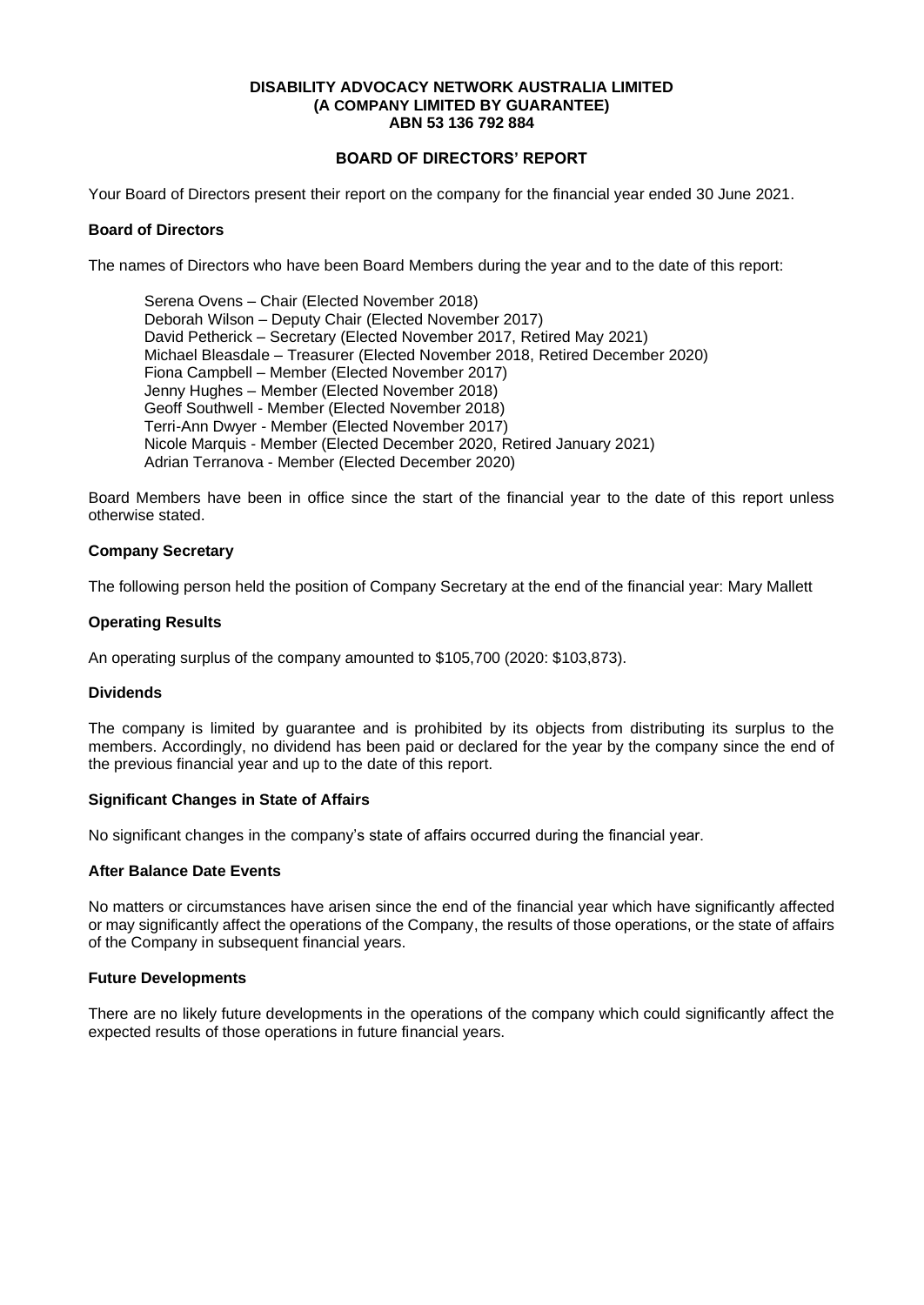# **BOARD OF DIRECTORS' REPORT (continued)**

# **Meetings of Board of Directors**

During the financial year, 6 Board of Directors' meetings were held. Attendances by each Board Member were as follows:

|                        | <b>Board of Directors' Meetings</b> |                                                 |
|------------------------|-------------------------------------|-------------------------------------------------|
|                        | <b>Number Attended</b>              | <b>Number Of Meetings</b><br>Eligible To Attend |
| Serena Ovens           | 5                                   | 6                                               |
| Deborah Wilson         | 3                                   | 6                                               |
| David Petherick        | 5                                   | 5                                               |
| Michael Bleasdale      | 1                                   | 3                                               |
| Fiona Campbell         | 4                                   | 6                                               |
| Jenny Hughes           | 5                                   | 6                                               |
| <b>Geoff Southwell</b> | 6                                   | 6                                               |
| Terri-Ann Dwyer        | 5                                   | 6                                               |
| Nicole Marquis         |                                     |                                                 |
| Adrian Terranova       | 4                                   | 4                                               |

# **Indemnifying Officers or Auditor**

The company paid premiums for the indemnification and insurance of directors and officers for the financial year ended 30 June 2021.

#### **Auditor's Independence Declaration**

The lead auditor's independence declaration for the year ended 30 June 2021 has been received and can be found attached to this report.

Signed in accordance with a resolution of the Board of Directors.

Serena Ovens

Chairperson

Dated this 14th day of December 2021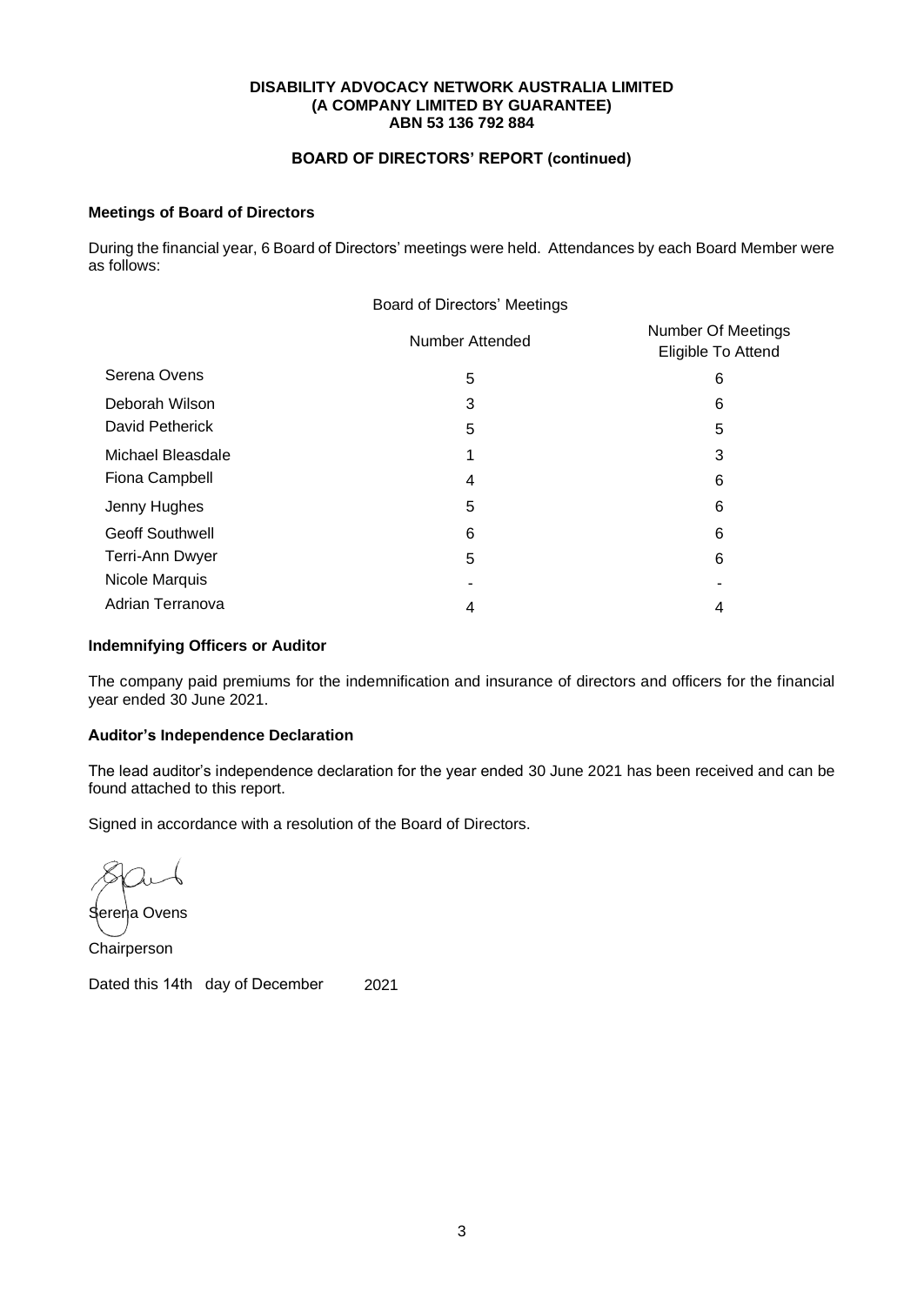

# **Auditors Independence Declaration**

# **To the Board of Directors of the Disability Advocacy Network Australia Limited**

I declare that, to the best of my knowledge and belief, during the 12 months ended 30 June 2021 there have been:

- (i) no contraventions of the auditor independence requirements of the *Corporations Act 2001and* section 60-40 of the *Australian Charities and Not-for-profits Commission Act 2012* in relation to the review; and
- (ii) no contraventions of any applicable code of professional conduct in relation to the review.

Daniel heverl

David Perceval, Fellow Chartered Accountant 13 December 2021<br>Institute of Chartered Accountants Australia #45109 Canberra ACT Institute of Chartered Accountants Australia #45109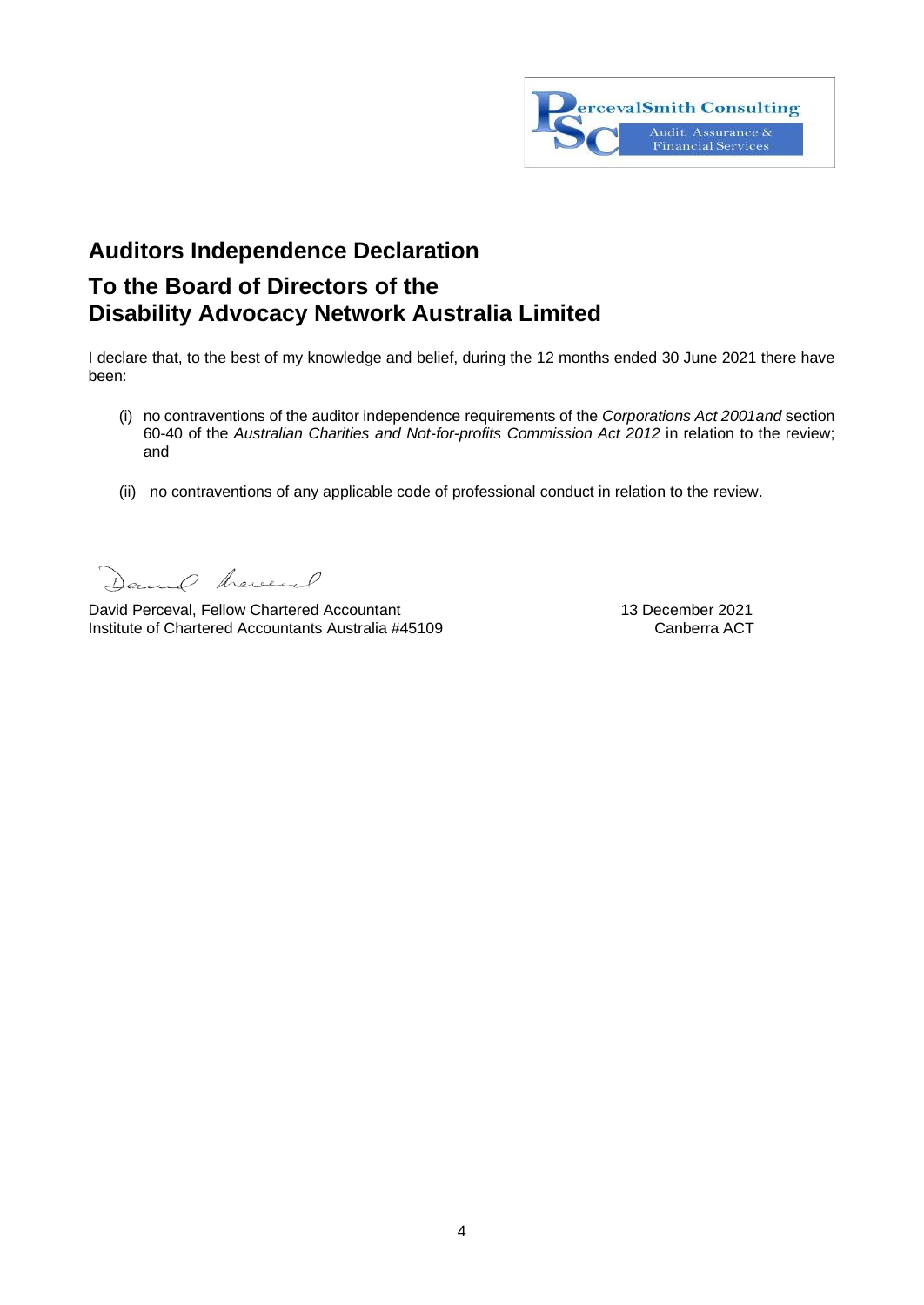# **BOARD OF DIRECTORS' DECLARATION**

The Board of Directors declare that:

- 1. The attached financial statements and notes, in accordance with the *Corporations Act 2001* and the *Australian Charities and Not for Profits Commission Act 2012*,
	- (a) comply with Accounting Standards; and
	- (b) give a true and fair view of the financial position as at 30 June 2021 and of the performance for the year ended on that date of the company.
- 2. In the Directors' opinion there are reasonable grounds to believe that the company will be able to pay its debts as and when they become due and payable.

This declaration is made in accordance with a resolution of the Board of Directors.

Serena Ovens

Chairperson

Dated this 14th day of December 2021

5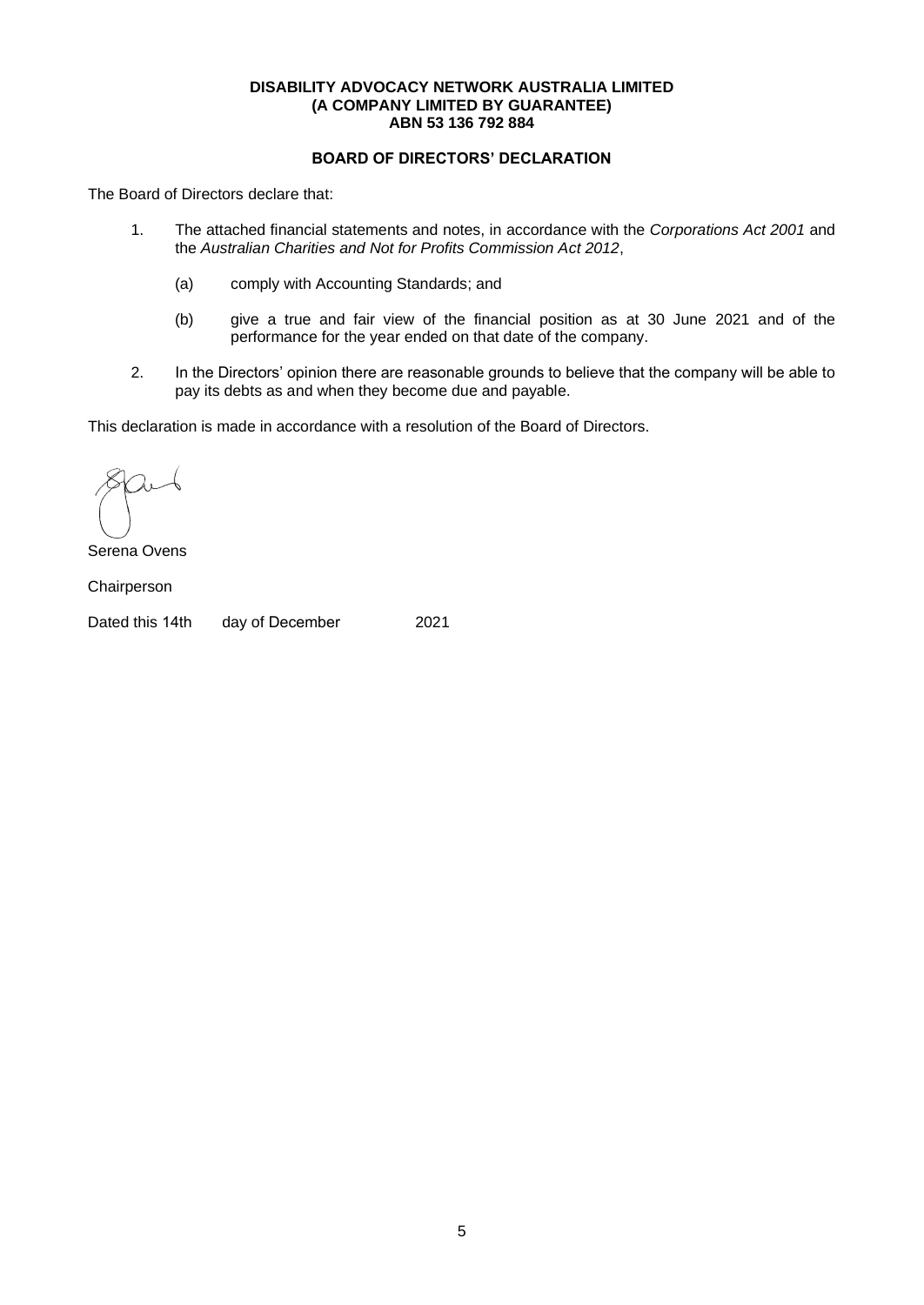# **STATEMENT OF PROFIT OR LOSS AND OTHER COMPREHENSIVE INCOME FOR THE YEAR ENDED 30 JUNE 2021**

|                                                                                                                                                                                              | <b>NOTE</b>  | 2021                                                                                             | 2020<br>S                                                                  |
|----------------------------------------------------------------------------------------------------------------------------------------------------------------------------------------------|--------------|--------------------------------------------------------------------------------------------------|----------------------------------------------------------------------------|
| Revenue                                                                                                                                                                                      | $\mathbf{2}$ | 839,748                                                                                          | 804,124                                                                    |
| Employee benefit expense<br><b>DRC Small Grant Funding</b><br>IT expenses<br>Meeting expenses<br>Travel<br>Consultancy expenses<br>Rent expenses<br>Office and other administrative expenses |              | (319, 791)<br>(300,000)<br>(8,271)<br>(14, 453)<br>(15,089)<br>(63, 417)<br>(5, 455)<br>(7, 572) | (214, 149)<br>(5, 456)<br>(40, 241)<br>(42, 617)<br>(5, 455)<br>(392, 333) |
| Total expenses                                                                                                                                                                               |              | (734, 048)                                                                                       | (700, 251)                                                                 |
| Net Surplus/(Deficit)<br>Other comprehensive income for the year                                                                                                                             |              | 105,700                                                                                          | 103,873                                                                    |
| Total comprehensive income for the year                                                                                                                                                      |              | 105,700                                                                                          | 103,873                                                                    |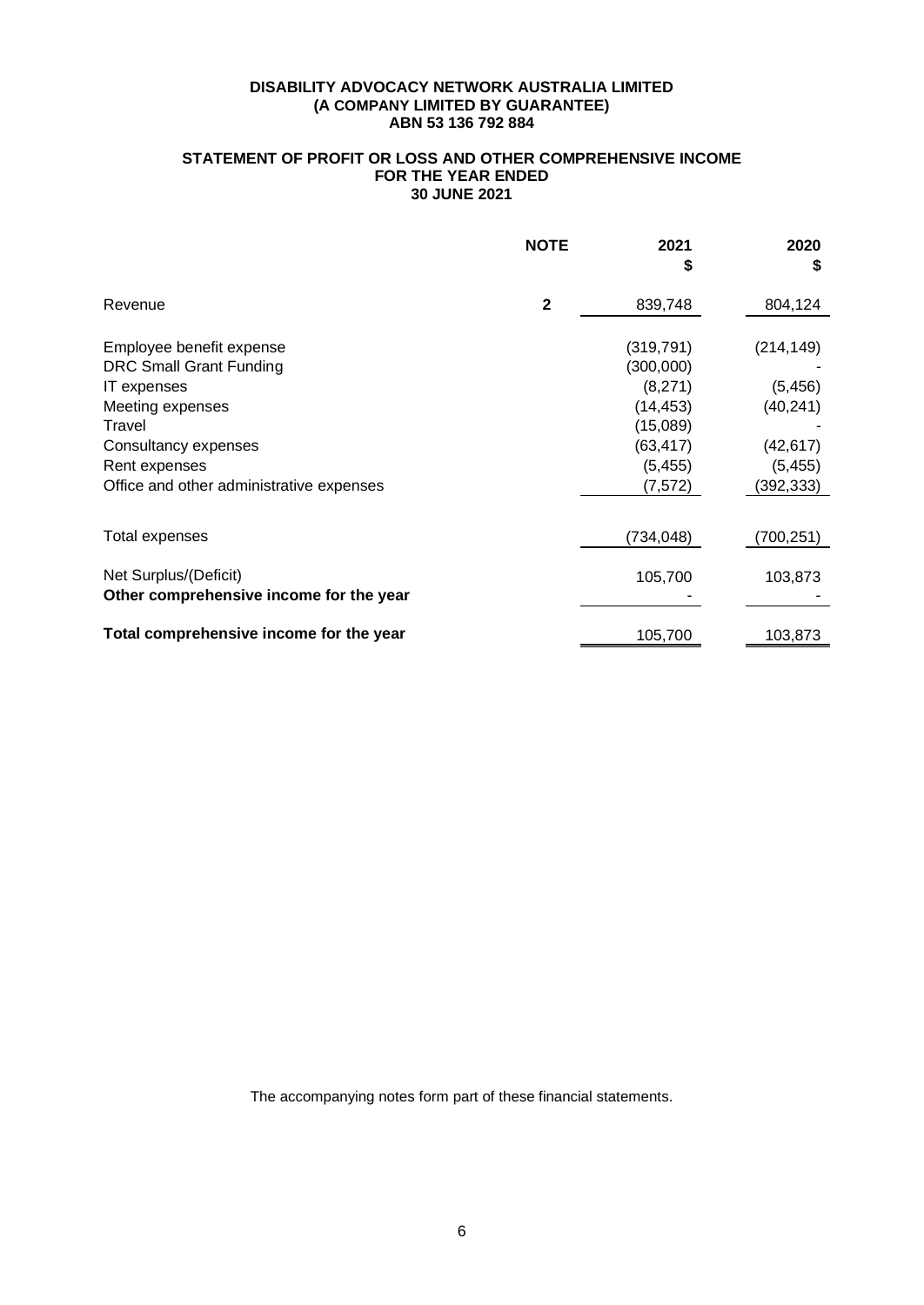# **STATEMENT OF FINANCIAL POSITION AS AT 30 JUNE 2021**

|                                                                                                                                  | <b>NOTE</b>                  | 2021                        | 2020<br>S                  |
|----------------------------------------------------------------------------------------------------------------------------------|------------------------------|-----------------------------|----------------------------|
| <b>ASSETS</b><br><b>CURRENT ASSETS</b><br>Cash and cash equivalents<br>Trade and other receivables                               | 3<br>$\overline{\mathbf{4}}$ | 957,679<br>15,052           | 423,953<br>77,458          |
| <b>TOTAL CURRENT ASSETS</b>                                                                                                      |                              | 972,731                     | 501,411                    |
| <b>NON-CURRENT ASSETS</b><br>Property, plant and equipment                                                                       | 5                            |                             |                            |
| TOTAL NON-CURRENT ASSETS                                                                                                         |                              |                             |                            |
| <b>TOTAL ASSETS</b>                                                                                                              |                              | 972,731                     | 501,411                    |
| <b>LIABILITIES</b><br><b>CURRENT LIABILITIES</b><br>Trade and other payables<br>Other current liabilities<br>Employee provisions | 6<br>$\overline{7}$<br>8     | 84,289<br>534,160<br>18,720 | 27,982<br>234,305<br>9,262 |
| <b>TOTAL CURRENT LIABILITIES</b>                                                                                                 |                              | 737,169                     | 271,549                    |
| <b>TOTAL LIABILITIES</b>                                                                                                         |                              | 737,169                     | 271,549                    |
| <b>NET ASSETS</b>                                                                                                                |                              | 125,989                     | 229,862                    |
| <b>EQUITY</b><br>Retained earnings                                                                                               |                              | 335,562                     | 229,862                    |
| <b>TOTAL EQUITY</b>                                                                                                              |                              | 335,562                     | 229,862                    |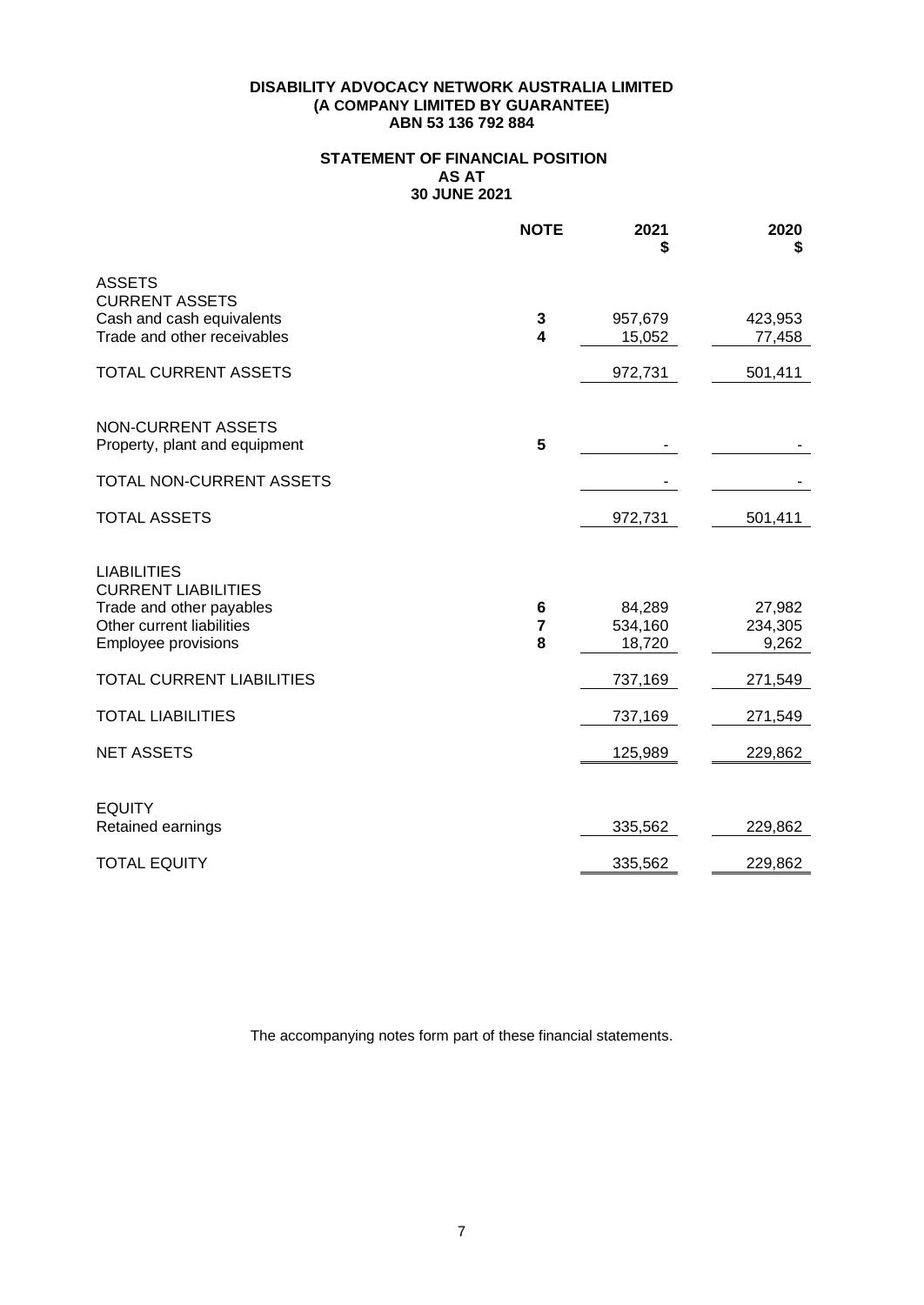# **STATEMENT OF CHANGES IN EQUITY FOR THE YEAR ENDED 30 JUNE 2021**

|                                         | <b>Retained</b><br><b>Earnings</b> |
|-----------------------------------------|------------------------------------|
| Balance at 30 June 2019                 | 125,989                            |
| Net Surplus attributable to the company | 103,873                            |
| Balance at 30 June 2020                 | 229,862                            |
| Net Surplus attributable to the company | 105.700                            |
| <b>Balance at 30 June 2021</b>          | 335,562                            |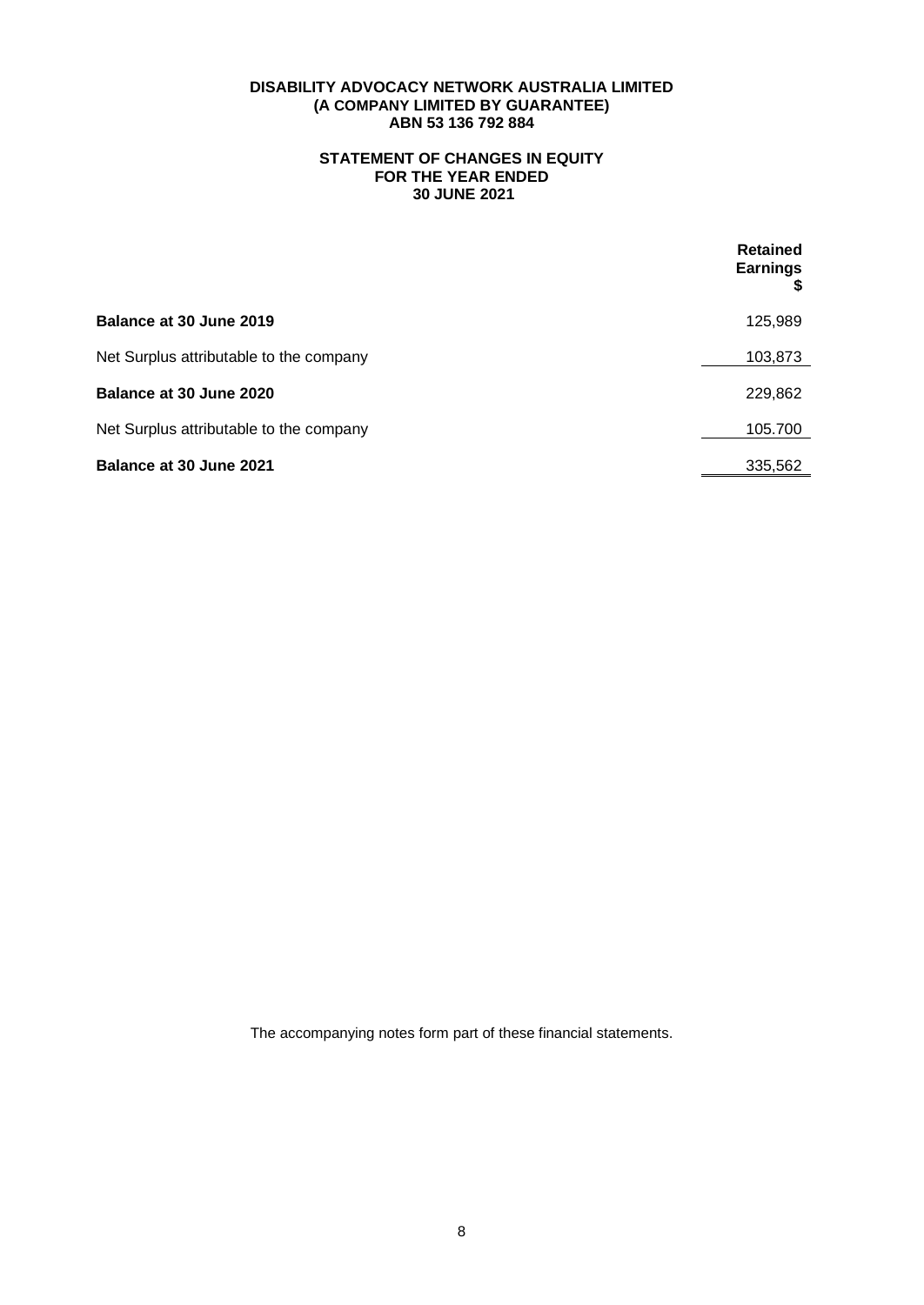# **CASH FLOW STATEMENT FOR THE YEAR ENDED 30 JUNE 2021**

|                                                                                                       | <b>NOTE</b> | 2021<br>S            | 2020<br>\$             |
|-------------------------------------------------------------------------------------------------------|-------------|----------------------|------------------------|
| CASH FLOW FROM OPERATING ACTIVITIES<br>Receipts from customers<br>Payments to suppliers and employees |             | 854,800<br>(321,074) | 1,090,758<br>(794,247) |
| Net cash provided by / (used in) operating activities                                                 |             | 533,726              | 296,511                |
| CASH FLOWS FROM INVESTING ACTIVITIES<br>Payment for property, plant and equipment                     |             |                      |                        |
| Net cash provided by investing activities                                                             |             |                      |                        |
| Net increase/ (decrease) in cash held                                                                 |             | 533,726              | 296,511                |
| Cash at beginning of the financial year                                                               |             | 423,953              | 127,442                |
| Cash at end of the financial year                                                                     |             | 957,679              | 423,953                |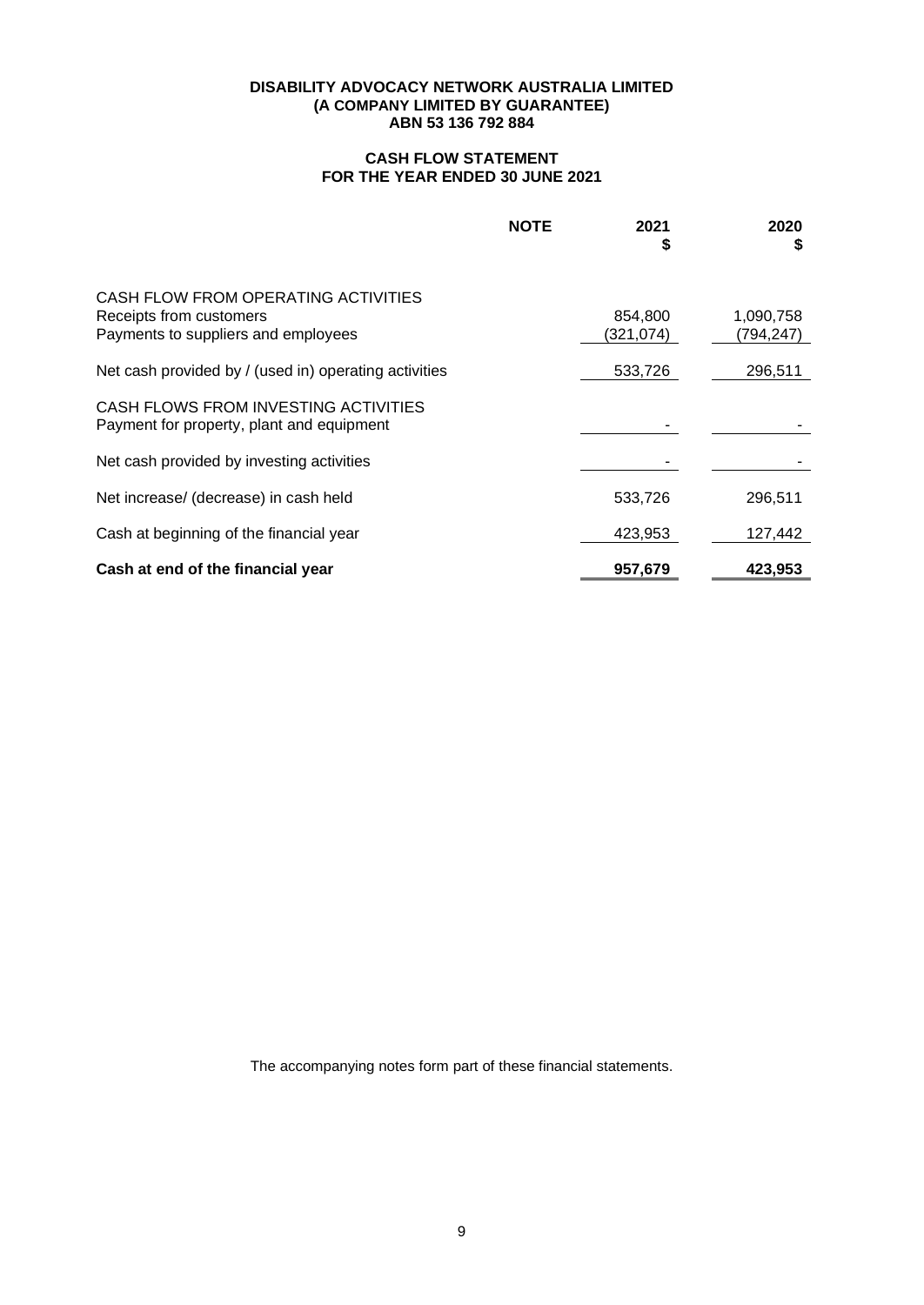#### **NOTES TO THE FINANCIAL STATEMENTS FOR THE YEAR ENDED 30 JUNE 2021**

# **NOTE 1. STATEMENT OF SIGNIFICANT ACCOUNTING POLICIES**

#### **Basis of Preparation**

The financial report covers Disability Advocacy Network Australia (DANA) Limited as an individual entity. DANA Limited is a company limited by guarantee, incorporated and domiciled in Australia.

The financial report is a general-purpose financial report that has been prepared in accordance with Australian Accounting Standards-Reduced Disclosure Requirements, Australian Accounting Interpretations, other authoritative pronouncements of the Australian Accounting Standards Board, the *Corporations Act 2001* and the *Australian Charities and Not for Profits Commission Act 2012.*

Australian Accounting Standards - Reduced Disclosure Requirements set out accounting policies that the AASB has concluded would result in a financial report containing relevant and reliable information about transactions, events and conditions to which they apply. Material accounting policies adopted in the preparation of this financial report are presented below. They have been consistently applied unless otherwise stated.

The financial report has been prepared on an accruals basis and is based on historical costs, modified, where applicable, by the measurement at fair value of selected non-current assets, financial assets and financial liabilities.

#### **Change in Accounting Policy**

# **Revenue from Contracts with Customers – Adoption of AASB 15 / Income for Not-for-Profit Entities – Adoption of AASB 1058**

The Company has adopted AASB 15 Revenue from Contracts with Customers for the first time in the current year with a date of initial application of 1 July 2019.

The Company has applied AASB 15 using the cumulative effect method which means the comparative information has not been restated and continues to be reported under AASB 118 and related interpretations and all adjustments on adoption of AASB 15 need to be taken to retained earnings at 1 July 2019. There was no impact to retained earnings on adoption of AASB 15 at 1 July 2019.

The Company has adopted AASB 1058 Income for Not-for-Profit Entities for the first time in the current year with a date of initial application of 1 July 2019.

AASB 1058 clarifies and simplifies the income recognition requirements that apply to not-forprofit (NFP) entities, in conjunction with AASB 15. The new income recognition requirements shift the focus from a reciprocal/non-reciprocal basis to a basis of assessment that considers the enforceability of a contract and the specificity of performance obligations.

The core principle of the new income recognition requirements in AASB 1058 is when a NFP entity enters into transactions where the consideration to acquire an asset is significantly less than the fair value of the asset principally to enable the entity to further its objectives, the excess of the asset recognised (at fair value) over any 'related amounts' is recognised as income immediately.

Where there is an 'enforceable' contract with a customer with 'sufficiently specific' performance obligations, income is recognised when (or as) the performance obligations are satisfied under AASB 15, as opposed to immediate income under AASB 1058.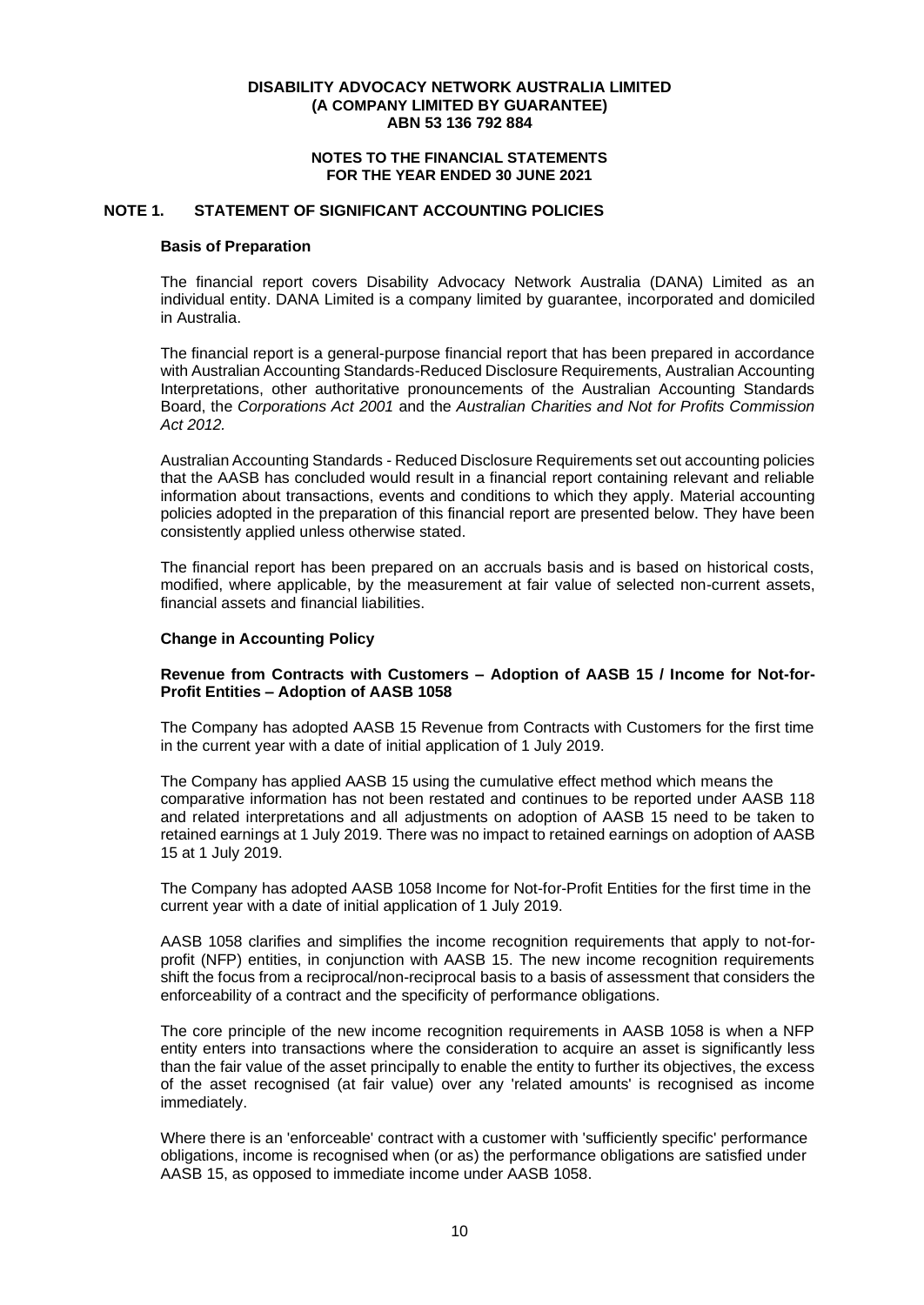# **NOTES TO THE FINANCIAL STATEMENTS FOR THE YEAR ENDED 30 JUNE 2021**

Under AASB 15, an entity recognises revenue when (or as) a performance obligation is satisfied, i.e., when 'control' of the goods or services underlying the performance obligation is transferred to the customer. AASB 15 introduces a 5-step approach to revenue recognition, which is more prescriptive than AASB 118.

The new policies adopted by the Association are set out in Note 1a.

#### **Leases – Adoption of AASB 16**

The impact of adopting AASB 16 is described below:

Association as a lessee Under AASB 117, the Company assessed whether leases were operating or finance leases based on its assessment of whether the significant risks and rewards of ownership had been transferred to the Company or remained with the lessor. Under AASB 16, there is no differentiation between finance and operating leases for the lessee and therefore all leases which meet the definition of a lease are recognised on the statement of financial position (except for short-term leases and leases of low value assets).

The Company currently has no leases and therefore no impact to retained earnings on adoption of AASB 16 at 1 July 2019.

#### **(a) Revenue**

Revenue is recognised when the amount of the revenue can be measured reliably, it is probable that economic benefits associated with the transaction will flow to the Company and specific criteria relating to the type of revenue as noted below, has been satisfied.

Revenue is measured at the fair value of the consideration received or receivable and is presented net of returns, discounts and rebates.

# Grant Revenue

Grant revenue is recognised in the statement of profit or loss and other comprehensive income when the entity obtains control of the grant, it is probable that the economic benefits gained from the grant will flow to the entity and the amount of the grant can be measured reliably. When grant revenue is received whereby the entity incurs an obligation to deliver economic value directly back to the contributor, this is considered a reciprocal transaction and the grant revenue is recognised in the statement of financial position as a liability until the service has been delivered to the contributor, otherwise the grant is recognised as income on receipt.

#### **Memberships**

Revenue from membership fees is recognised progressively over the period to which the membership relates. The portion of membership fees received that relates to the following financial year is brought to account at balance date as unearned membership fees (other current liabilities).

#### Sale of Goods and Disposal of assets

Revenue from the sale of goods and disposal of other assets is recognised when the entity has passed control of the goods or other assets to the customer.

All revenue is stated net of the amount of goods and services tax.

Interest Revenue

Interest is recognised on an accrual basis.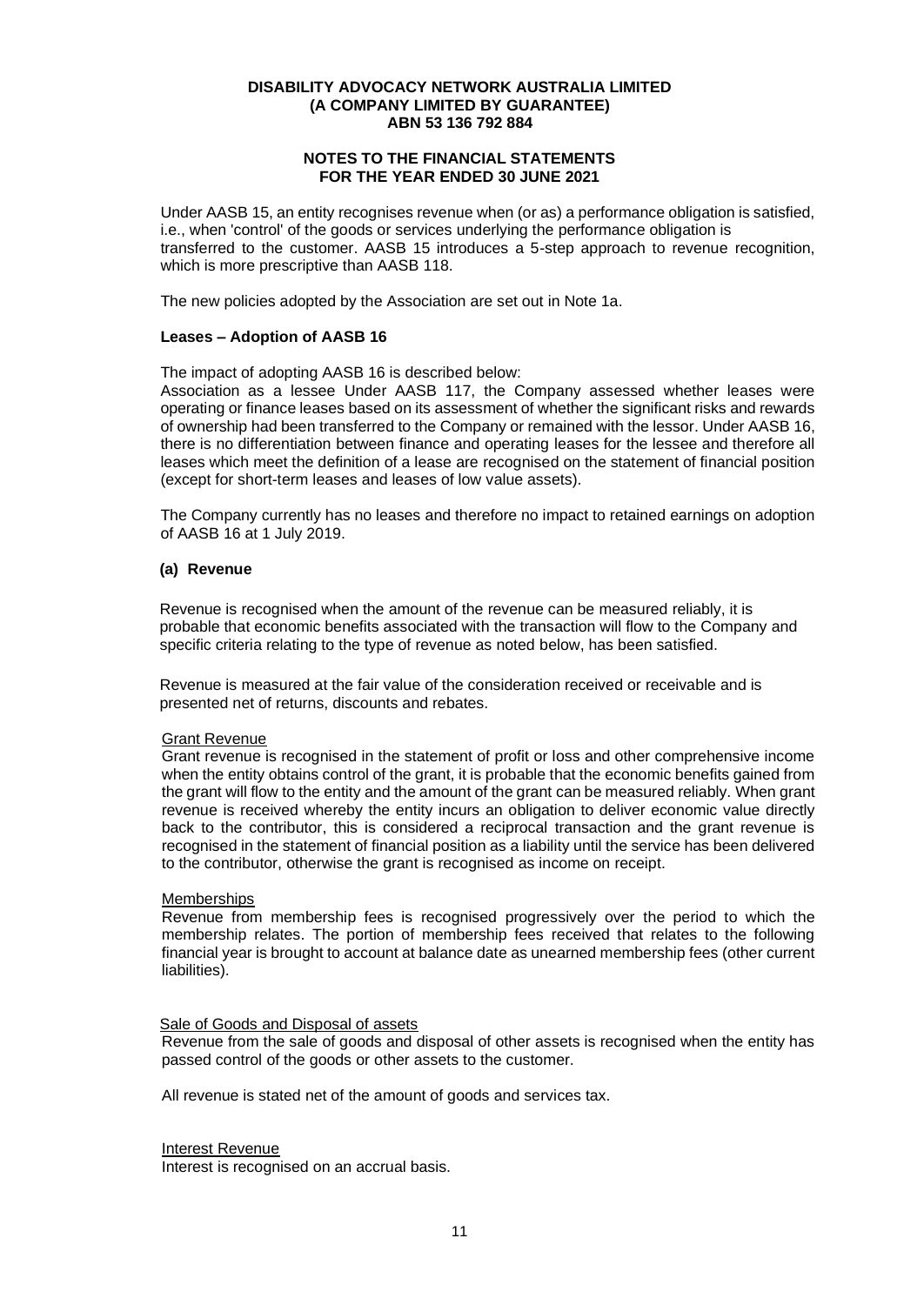# **NOTES TO THE FINANCIAL STATEMENTS FOR THE YEAR ENDED 30 JUNE 2021**

#### **(b) Property, Plant and Equipment**

Each class of property, plant and equipment is carried at cost or fair value less, where applicable, any accumulated depreciation and impairment losses.

Plant and equipment are measured on the cost basis less depreciation and impairment losses.

The carrying amount of plant and equipment is reviewed annually by the Board of Directors to ensure it is not in excess of the recoverable amount from these assets. The recoverable amount is assessed on the basis of the expected net cash flows that will be received from the assets employment and subsequent disposal. The expected net cash flows have been discounted to their present values in determining recoverable amounts.

Subsequent costs are included in the asset's carrying amount or recognised as a separate asset, as appropriate, only when it is probable that future economic benefits associated with the item will flow to the company and the cost of the item can be measured reliably. All other repairs and maintenance are charged to the statement of profit or loss and other comprehensive income during the financial period in which they are incurred.

#### **Depreciation**

The depreciable amount of all fixed assets is depreciated on a straight-line basis over their useful lives to the company commencing from the time the asset is held ready for use.

The depreciation rates used for the assets are 10-33%.

The assets' residual values and useful lives are reviewed, and adjusted if appropriate, at each balance sheet date.

Asset classes carrying amount is written down immediately to its recoverable amount if the asset's carrying amount is greater than its estimated recoverable amount.

Gains and losses on disposals are determined by comparing proceeds with the carrying amount. These gains or losses are included in the statement of profit or loss and other comprehensive income.

#### **(c) Financial Instruments**

Financial assets

All recognised financial assets are subsequently measured in their entirety at either amortised cost or fair value, depending on the classification of the financial assets.

#### *Classification*

On initial recognition, the Company classifies its financial assets into the following categories, those measured at:

- amortised cost
- fair value through profit or loss FVTPL
- fair value through other comprehensive income equity instrument (FVOCI equity)
- fair value through other comprehensive income debt investments (FVOCI debt)

Financial assets are not reclassified subsequent to their initial recognition unless the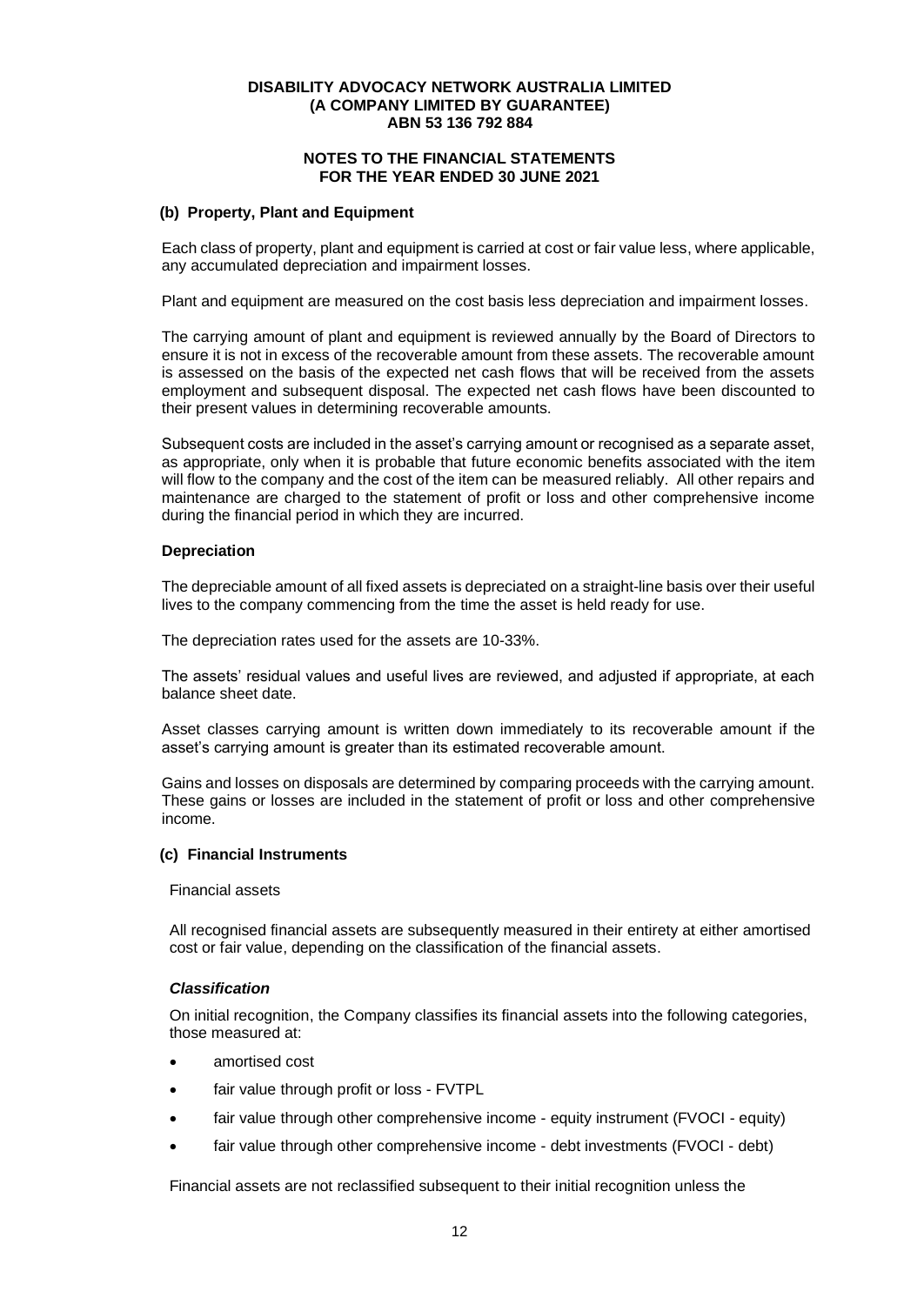# **NOTES TO THE FINANCIAL STATEMENTS FOR THE YEAR ENDED 30 JUNE 2021**

Company changes its business model for managing financial assets.

#### *Amortised cost*

Assets measured at amortised cost are financial assets where:

- the business model is to hold assets to collect contractual cash flows; and
- the contractual terms give rise on specified dates to cash flows are solely payments of principal and interest on the principal amount outstanding.

The Company's financial assets measured at amortised cost comprise trade and other receivables and cash and cash equivalents in the statement of financial position.

Subsequent to initial recognition, these assets are carried at amortised cost using the effective interest rate method less provision for impairment.

Interest income, foreign exchange gains or losses and impairment are recognised in profit or loss. Gain or loss on derecognition is recognised in profit or loss.

#### *Impairment of financial assets*

Impairment of financial assets is recognised on an expected credit loss (ECL) basis for the following assets:

• financial assets measured at amortised cost

When determining whether the credit risk of a financial assets has increased significant since initial recognition and when estimating ECL, the Company considers reasonable and supportable information that is relevant and available without undue cost or effort. This includes both quantitative and qualitative information and analysis based on the Company's historical experience and informed credit assessment and including forward looking information.

The Company uses the presumption that a financial asset is in default when:

- the other party is unlikely to pay its credit obligations to the Company in full, without recourse to the Company to actions such as realising security (if any is held); or
- the financial assets is more than 90 days past due.

Credit losses are measured as the present value of the difference between the cash flows due to the Company in accordance with the contract and the cash flows expected to be received. This is applied using a probability weighted approach.

#### *Trade receivables*

Impairment of trade receivables have been determined using the simplified approach in AASB 9 which uses an estimation of lifetime expected credit losses. The Company has determined the probability of non-payment of the receivable and multiplied this by the amount of the expected loss arising from default.

The amount of the impairment is recorded in a separate allowance account with the loss being recognised in finance expense. Once the receivable is determined to be uncollectable then the gross carrying amount is written off against the associated allowance.

Where the Company renegotiates the terms of trade receivables due from certain customers, the new expected cash flows are discounted at the original effective interest rate and any resulting difference to the carrying value is recognised in profit or loss.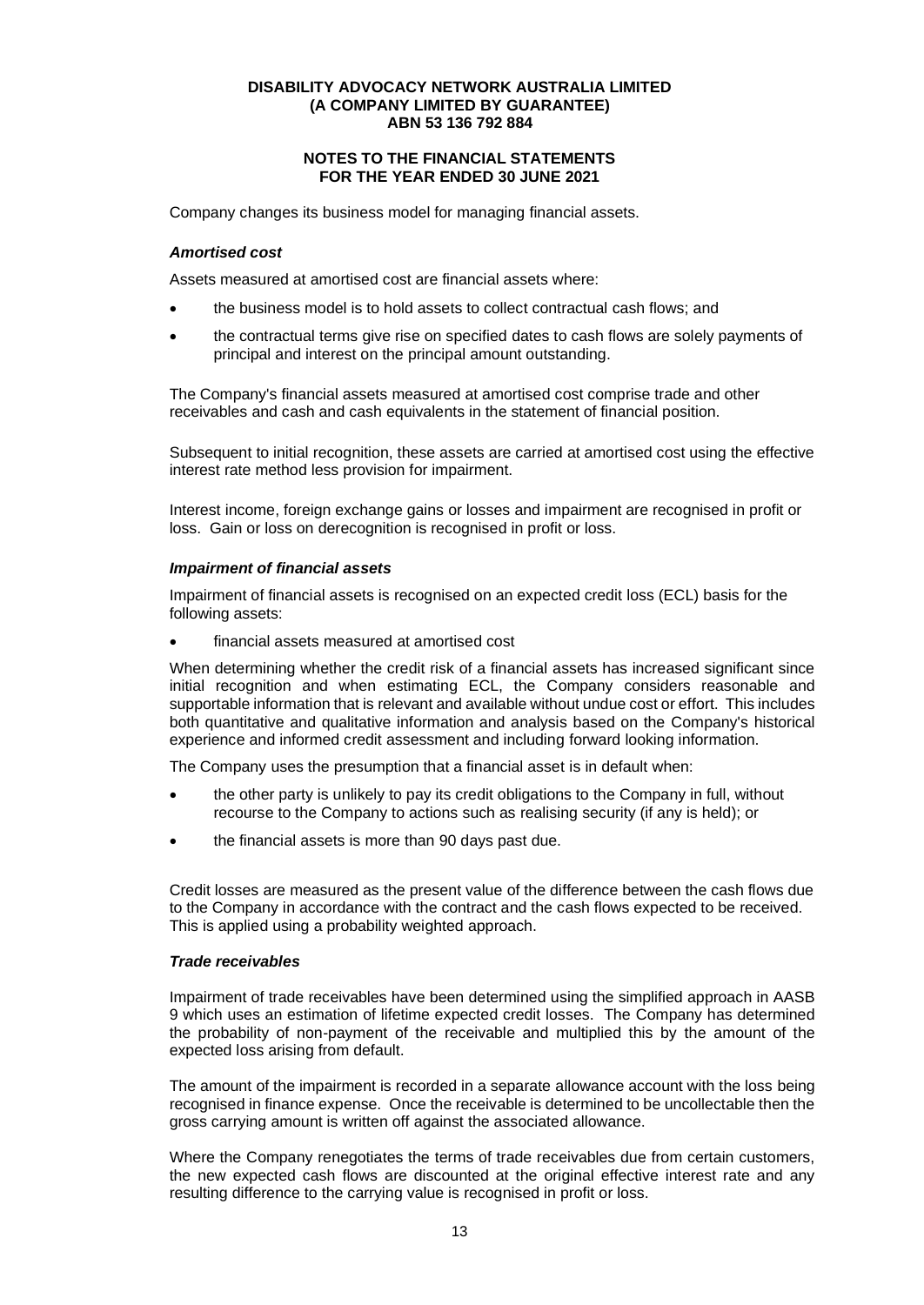# **NOTES TO THE FINANCIAL STATEMENTS FOR THE YEAR ENDED 30 JUNE 2021**

#### *Other financial assets measured at amortised cost*

Impairment of other financial assets measured at amortised cost are determined using the expected credit loss model in AASB 9. On initial recognition of the asset, an estimate *of the* expected credit losses for the next 12 months is recognised. Where the asset has experienced significant increase in credit risk then the lifetime losses are estimated and recognised.

#### *Financial liabilities*

The Company measures all financial liabilities initially at fair value less transaction costs, subsequently financial liabilities are measured at amortised cost using the effective interest rate method.

The financial liabilities of the Company comprise trade payables and grants received in advance.

#### **(d) Employee Benefits**

Provision is made for the company's liability for employee benefits arising from services rendered by employees to balance sheet date. Employee benefits that are expected to be settled within one year have been measured at the amounts expected to be paid when the liability is settled, plus any related on-costs. Employee benefits payable later than one year have been measured at the present value of the estimated future cash outflows to be made for those benefits.

The company pays long service leave contributions, on a quarterly basis, on behalf of their employees, to the ACT Long Service Leave Authority, who administers the *Long Service Leave (Portable Schemes) Act 2009*.

#### **(e) Cash and Cash Equivalents**

Cash and cash equivalents include cash on hand, deposits held at-call with banks, other short term highly liquid investments with original maturities of three months or less, and bank overdrafts.

# **(f) Goods and Services Tax (GST)**

Revenues, expenses, and assets are recognised net of the amount of GST, except where the amount of GST incurred is not recoverable from the Australian Tax Office. In these circumstances, the GST is recognised as part of the cost of acquisition of the asset or as part of an item of the expense. Receivables and payables in the balance sheet are shown inclusive of GST. Cash flows are presented in the cash flow statement on a gross basis

#### **(g) Income Tax**

No provision for income tax has been raised as the entity is exempt from income tax under Division 50 of the *Income Tax Assessment Act 1997*.

#### **(h) Provisions**

Provisions are recognised when the entity has a legal or constructive obligation, as a result of past events, for which it is probable that an outflow of economic benefits will result, and that outflow can be reliably measured. Provisions recognised represent the best estimate of the amounts required to settle the obligation at reporting date.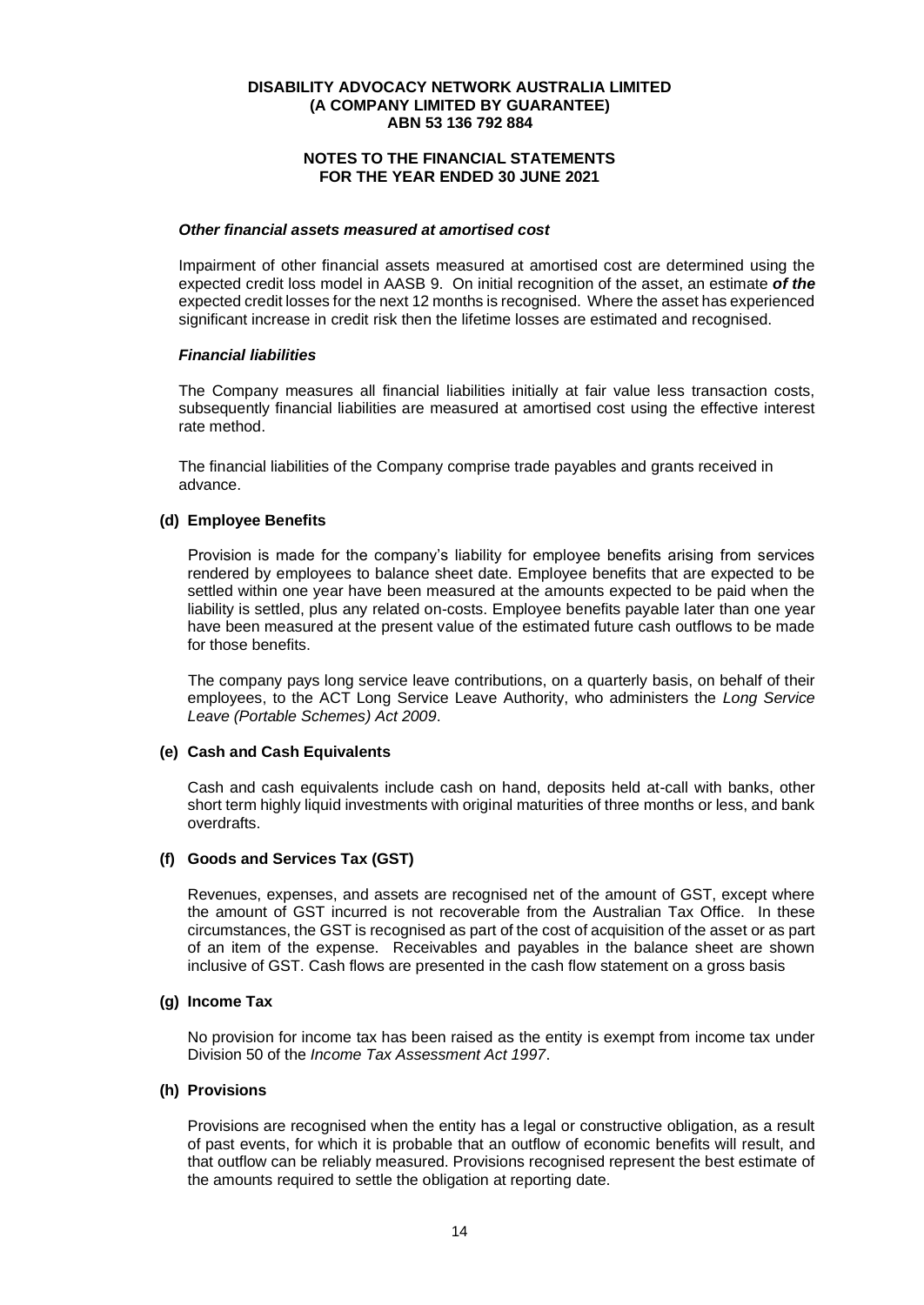# **NOTES TO THE FINANCIAL STATEMENTS FOR THE YEAR ENDED 30 JUNE 2021**

# **(i) Comparative Figures**

Where required by Accounting Standards, comparative figures have been adjusted to conform to changes in presentation for the current financial year.

# **(j) Critical Accounting Estimates and Judgements**

Those charged with governance make estimates and judgements during the preparation of these financial statements regarding assumptions about current and future events affecting transactions and balances. These estimates and judgements are based on the best information available at the time of preparing the financial statements, however as additional information is known then the actual results may differ from the estimates. The significant estimates and judgements made relate to employee leave provisions as discussed in Note  $1(d)$ .

|                | <b>NOTE 2. REVENUE</b>                     | 2021     | 2020     |
|----------------|--------------------------------------------|----------|----------|
|                |                                            | S        | \$       |
|                | Grant income                               | 731,850  | 754,040  |
|                | Memberships                                | 28,348   | 26,825   |
|                | Interest income                            | 450      |          |
|                | Contract income                            | 59,773   |          |
|                | <b>Government Stimulus</b>                 | 7,753    |          |
|                | Other income - Covid 19 Cash Flow Boost    | 11,574   | 23,259   |
|                | <b>Total Revenue</b>                       | 839,748  | 804,124  |
| NOTE 3.        | <b>CASH AND CASH EQUIVALENTS</b>           |          |          |
|                | Cash at bank                               | 957,679  | 423,953  |
|                | Term deposits                              |          |          |
|                | <b>Total Cash and Cash Equivalents</b>     | 957,679  | 423,953  |
| <b>NOTE 4.</b> | <b>TRADE AND OTHER RECEIVABLES</b>         |          |          |
|                | Trade receivable                           | 15,052   | 77,458   |
|                | <b>Total Trade and Other Receivables</b>   | 15,052   | 77,458   |
| NOTE 5.        | PROPERTY, PLANT AND EQUIPMENT              |          |          |
|                | Office equipment- at cost                  | 9,242    | 9,242    |
|                | Accumulated depreciation                   | (9, 242) | (9, 242) |
|                | <b>Total Property, Plant and Equipment</b> |          |          |
| NOTE 6.        | <b>TRADE AND OTHER PAYABLES</b>            |          |          |
|                | <b>Trade creditors</b>                     | 65,256   | 8,812    |
|                | Accrued expenses and other payables        | 19,033   | 19,170   |
|                | <b>Total Trade and Other Payables</b>      | 84,289   | 27,982   |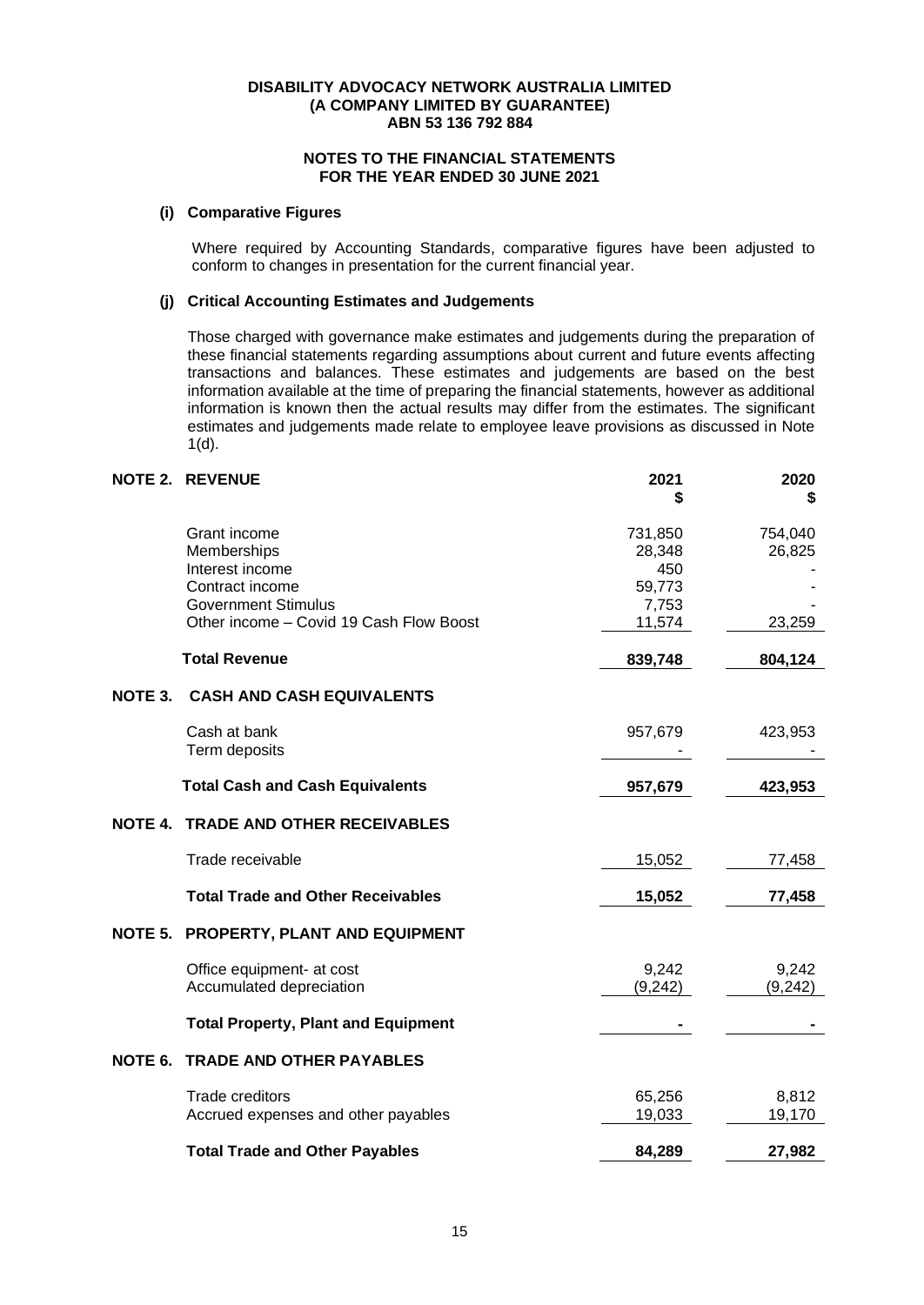# **NOTES TO THE FINANCIAL STATEMENTS FOR THE YEAR ENDED 30 JUNE 2021**

|         | <b>NOTE 7. OTHER CURRENT LIABILITIES</b> | 2021    | 2020    |
|---------|------------------------------------------|---------|---------|
|         | Grants received in advance               | 534,160 | 234,305 |
|         | <b>Total Other Current Liabilities</b>   | 534,160 | 234,305 |
| NOTE 8. | <b>PROVISIONS</b>                        |         |         |
|         | Employee leave - provisions              | 18,720  | 9,262   |
|         | <b>Total Provisions</b>                  | 18,720  | 9,262   |

#### **NOTE 9. MEMBERS' GUARANTEE**

The company is limited by guarantee. If the company is wound up, the Constitution states that each member is required to contribute a maximum of \$10 towards meeting any outstanding obligations of the company. Number of members as at 30 June 2021: 69 (2020: 68).

#### **NOTE 10. RELATED PARTY TRANSACTIONS**

There have been no related party transactions which require disclosure in the financial statements.

#### **NOTE 11. KEY MANAGERIAL PERSONNEL REMUNERATION**

Remuneration paid to the key management personnel during the year are as follows:

|                                                          | 2021              | 2020             |
|----------------------------------------------------------|-------------------|------------------|
| Short term employee benefits<br>Post-employment benefits | 101.726<br>10.834 | 100,552<br>9.078 |
| <b>Total Remuneration</b>                                | 112,560           | 109,630          |

# **NOTE 12. CONTINGENT LIABILITIES AND CONTINGENT ASSETS**

As at balance date the company has no known contingent liabilities or contingent assets.

# **NOTE 13. COMMITMENTS**

As at balance date the company has no known commitments.

# **NOTE 14. EVENTS AFTER THE BALANCE SHEET DATE**

No matters or circumstances have arisen since the end of the financial year which significantly affected or may significantly affect the operations of the Company, the results of those operations or the state of affairs of the Company in future financial years.

# **NOTE 15. COMPANY DETAILS**

The principal place of business of the company is: DANA Ltd 218 Northbourne Ave, Braddon ACT 2612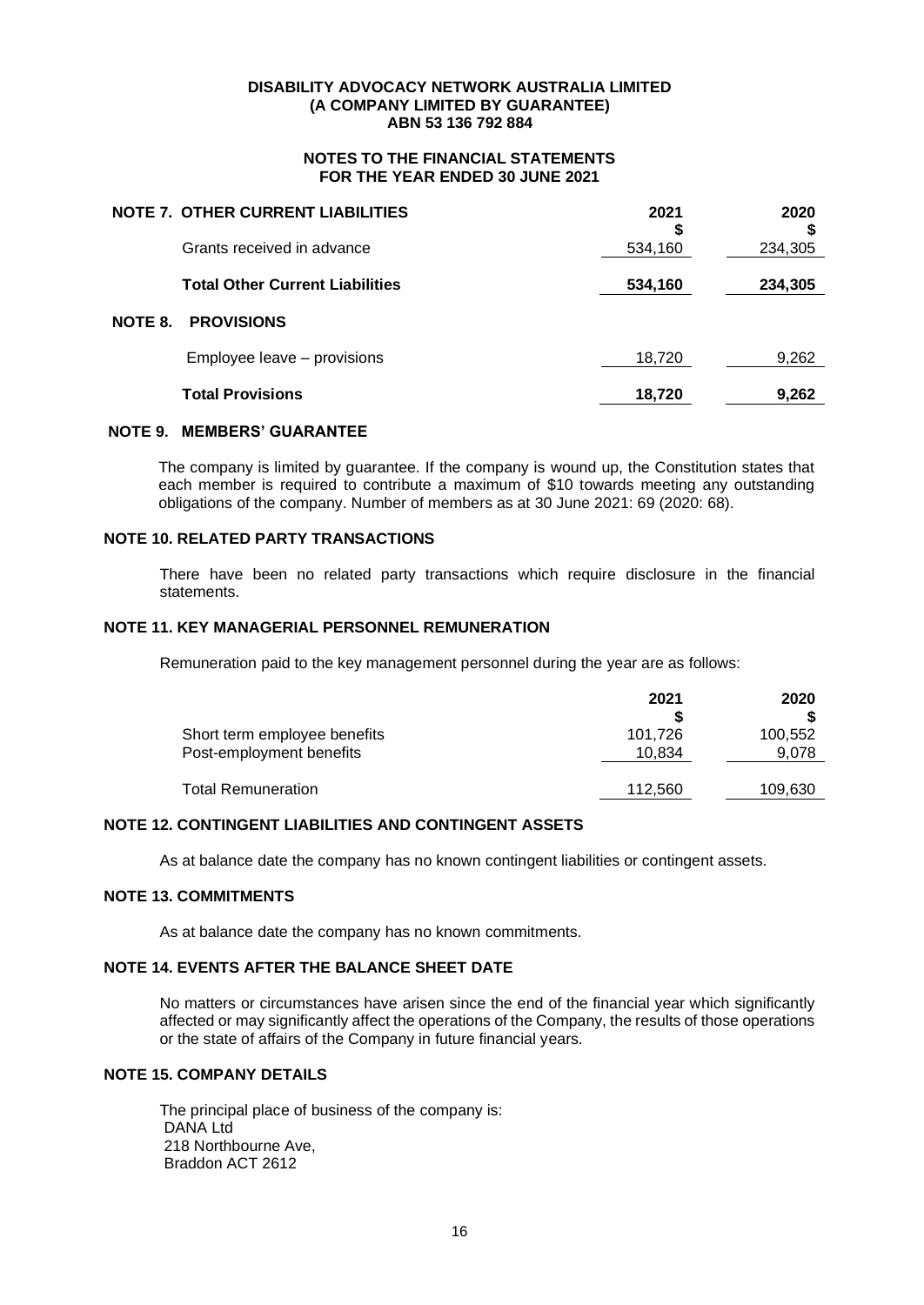

# **Independent Audit Report to the members of Disability Advocacy Network Australia Limited**

# **Report on the Audit of the Financial Report**

# **Opinion**

I have audited the financial report of Disability Advocacy Network Australia Limited (the "Company"), which comprises the statement of profit or loss and other comprehensive income, the statement of financial position as at 30 June 2021, the statement of changes in equity and the statement of cash flows for the year then ended, and notes to the financial statements, including a summary of significant accounting policies, and the directors' declaration.

In my opinion, the financial report of the company is in accordance with the *Corporations Act 2001* and Division 60 of the *Australian Charities and Not for Profits Commission Act 2012*, including:

- (i) Giving a true and fair view of the company's financial position as at 30 June 2021 and of its financial performance for the year then ended; and
- (ii) Complying with Australian Accounting Standards Reduced Disclosure Requirements and the *Corporations Regulations 2001.*

# **Basis for Opinion**

I have conducted my audit in accordance with Australian Auditing Standards. Our responsibilities under those standards are further described in the Auditor's Responsibilities for the Audit of the *Financial Report* section of our report. I am independent of the Company in accordance with the auditor independence requirements of the *Corporations Act 2001,* the *Australian Charities and Not for Profits Commission Act 2012* and the ethical requirements of the Accounting Professional and Ethical Standards Board's APES 110 Code of Ethics for Professional Accountants (the Code) that are relevant to my audit of the financial report in Australia. I have also fulfilled my other responsibilities in accordance with the Code.

We confirm that the independence declaration required by the Corporations Act 2001, the Australian Charities and Not for Profits Commission Act 2012 which has been given to the directors of the company, would be in the same terms if given to the directors as at the time of this auditor's report.

We believe that the audit evidence we have obtained is sufficient and appropriate to provide a basis for our opinion.

#### **Other Information**

The directors are responsible for the other information. The other information comprises the Director's report for the year ended 30 June 2021 but does not include the financial report and my auditor's report thereon.

My opinion on the financial report does not cover the other information and accordingly I do not express any form of assurance conclusion thereon.

In connection with my audit of the financial report, my responsibility is to read the other information and, in doing so, consider whether the other information is materially inconsistent with the financial report, or my knowledge obtained in the audit or otherwise appears to be materially misstated. If, based on the work we have performed, I conclude that there is a material misstatement of this other information, I am required to report that fact. I have nothing to report in this regard.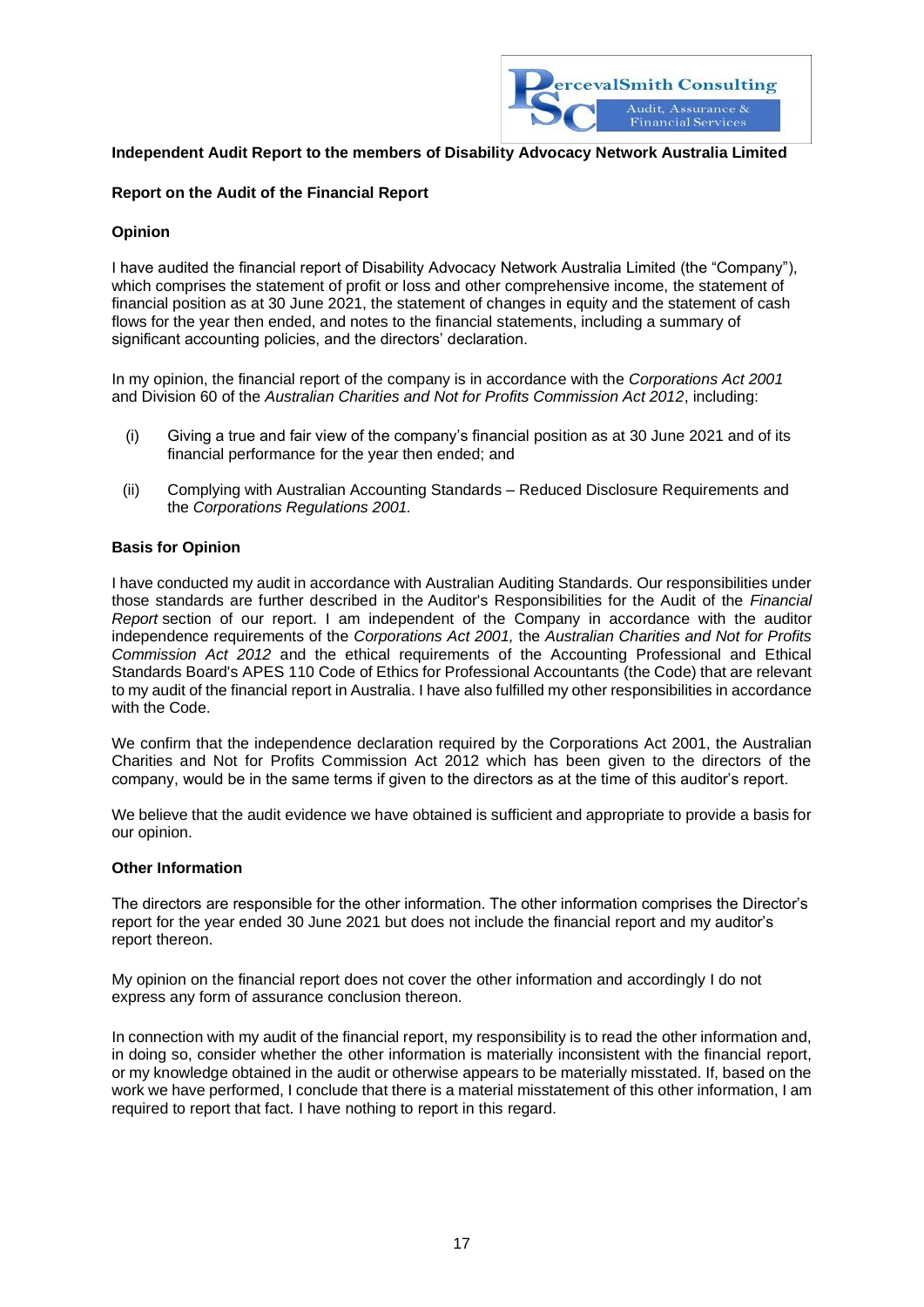

# **Responsibilities of Directors for the Financial Report**

The responsible entities of the registered entity are responsible for the preparation and fair presentation of the financial report in accordance with Australian Accounting Standards and Division 60 of the Australian Charities and Not-for-profits Commission Act 2012 and for such internal control as management determines is necessary to enable the preparation of the financial report that gives a true and fair view that is free from material misstatement, whether due to fraud or error.

In preparing the financial report, management is responsible for assessing the registered entity's ability to continue as a going concern, disclosing, as applicable, matters related to going concern and using the going concern basis of accounting unless management either intends to liquidate the registered entity or to cease operations, or has no realistic alternative but to do so.

#### **Auditor's Responsibilities for the Audit of the Financial Report**

My objectives are to obtain reasonable assurance about whether the financial report as a whole is freefrom material misstatement, whether due to fraud or error, and to issue an auditor's report that includesour opinion. Reasonable assurance is a high level of assurance but is not a guarantee that an audit conducted inaccordance with Australian Auditing Standards willalways detect a material misstatementwhen it exists. Misstatements can arise from fraud or error and are considered material if, individually or in the aggregate, they could reasonably be expected to influence the economic decisions of users taken on the basis of the financial report.

As part of an audit in accordance with Australian Auditing Standards, I exercise professional judgement and maintain professional scepticism throughout the audit. I also:

- Identify and assess the risks of material misstatement of the financial report, whether due to fraud or error, design and perform audit procedures responsive to those risks, and obtain audit evidence that is sufficient and appropriate to provide a basis for our opinion. The risk of not detecting a material misstatement resulting from fraud is higher than for one resulting from error,as fraud may involve collusion, forgery, intentional omissions, misrepresentations, or the overrideof internal control.
- Obtain an understanding of internal control relevant to the audit in order to design audit procedures that are appropriate in the circumstances, but not for the purpose of expressing an opinion on the effectiveness of the registered entity's internal control.
- Evaluate the appropriateness of accounting policies used and the reasonableness of accountingestimates and related disclosures made by management.

Conclude on the appropriateness of management's use of the going concern basis of accountingand, based on the audit evidence obtained, whether a material uncertainty exists related to events or conditions that may cast significant doubt on the registered entity's ability to continue as a going concern. If we conclude that a material uncertainty exists, we are required to draw attention in our auditor's report to the related disclosures in the financial report or, if such disclosures are inadequate, to modify our opinion. Our conclusions are based on the audit evidence obtained up to the date of our auditor's report. However, future events or conditions may cause the registered entity to cease to continue as a going concern.

• Evaluate the overall presentation, structure, and content of the financial report, including the disclosures, and whether the financial report represents the underlying transactions and events in a manner that achieves fair presentation.